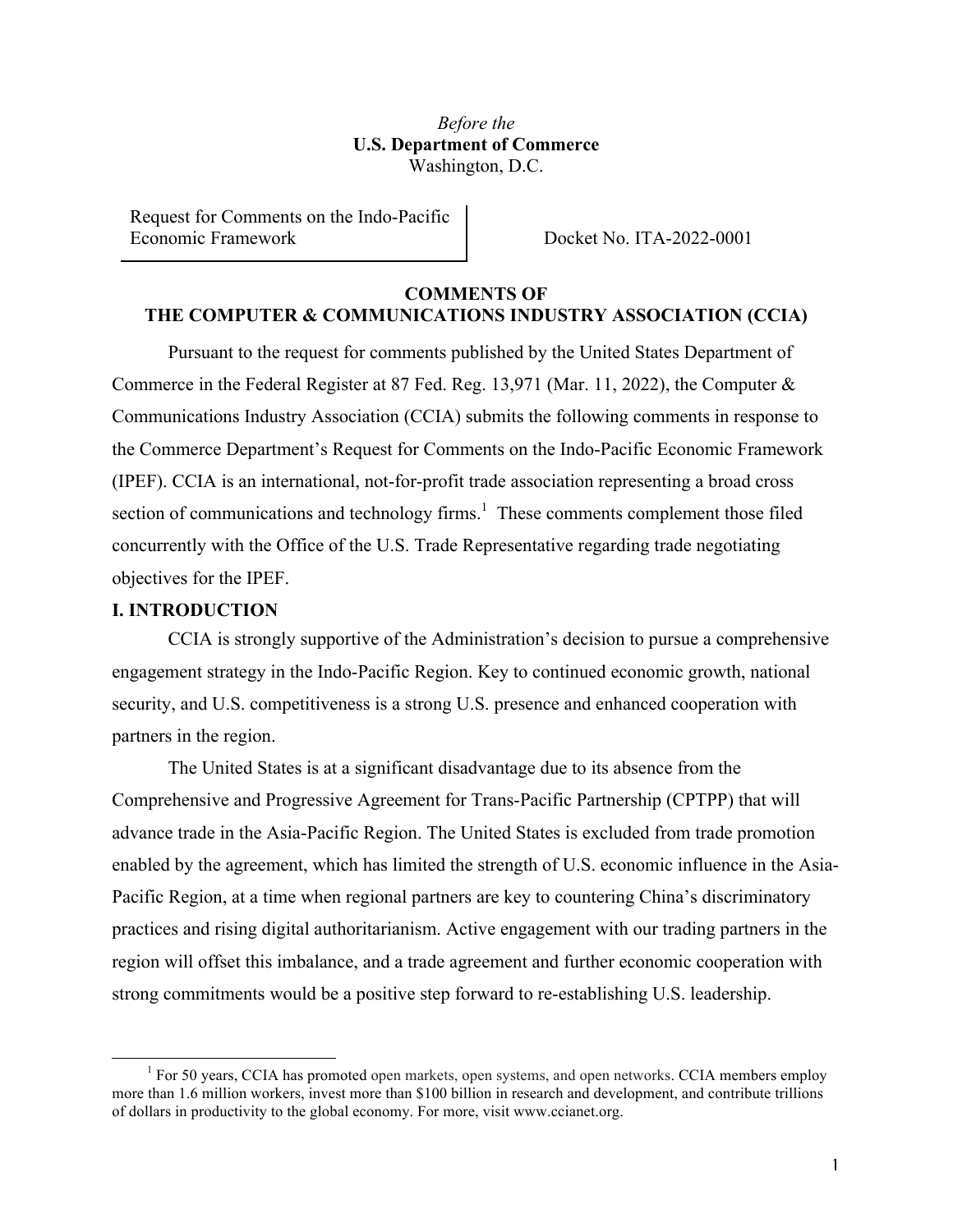These comments address the following issue areas identified in the Department of Commerce's request for comments: general negotiating objectives for the IPEF; digital and emerging technologies related issues; supply chain resilience-related issues; clean energy-related issues; tax-related issues; issues of particular relevance to small and medium-sized businesses that should be addressed in the negotiations; and other issues for consideration – encouraging good regulatory practices in digital regulations.

## **II. GENERAL NEGOTIATING OBJECTIVES FOR THE IPEF.**

The United States should be ambitious in its negotiating goals to address as many access barriers to U.S. exports as possible in the Indo-Pacific Region, and secure binding rules and commitments from trading partners. As noted above, the United States is at a disadvantage by its absence in comprehensive regional trade agreements including the CPTPP. The U.S. should take advantage of the IPEF to address any shortcomings that absence in those agreements has created in terms of non-tariff barriers to trade.

The United States should pursue binding commitments with meaningful enforcement mechanisms and clear built-in review mechanisms to ensure that the IPEF continues to be durable and effective. There should not be broad exceptions that render commitments meaningless, such as the broad exceptions outlined in the Regional Comprehensive Economic Partnership  $(RCEP)^2$  that limited the effectiveness of trade liberalization through trade agreements. $3 \text{ U.S.}$  officials have noted that there will be flexibility within the structure of the IPEF, allowing countries to join certain pillars.<sup>4</sup> To the extent flexibility is needed within the IPEF, CCIA encourages the United States to allow for phased-in implementation of commitments rather than carve-outs.

As these negotiations are conducted, there should be measures taken to ensure transparency. The IPEF, as currently framed, is to be a multifaceted framework that aims to include trade commitments and other market access agreements, as well as other agreements on strategic cooperation among key partners, all taking place across U.S. agencies. Given the new

<sup>&</sup>lt;sup>2</sup> Regional Comprehensive Economic Partnership text available at https://www.mofa.go.jp/policy/economy/page1e kanri 000001 00007.html.

 $\frac{3}{3}$  RCEP's rules on prohibitions of localization measures and data flows contain broader exceptions and limitations that should not be replicated in U.S.-negotiated frameworks. See RCEP Art. 12.14, 12.15.<br><sup>4</sup> Bianchi: IPEF participants can join by pillar; U.S. will look for 'early harvests', INSIDE U.S. TRADE (Apr. 5,

<sup>2022),</sup> https://insidetrade.com/daily-news/bianchi-ipef-participants-can-join-pillar-will-look-%E2%80%98earlyharvests%E2%80%99 (reporting statements made by Deputy U.S. Trade Representative Sarah Bianchi on the IPEF).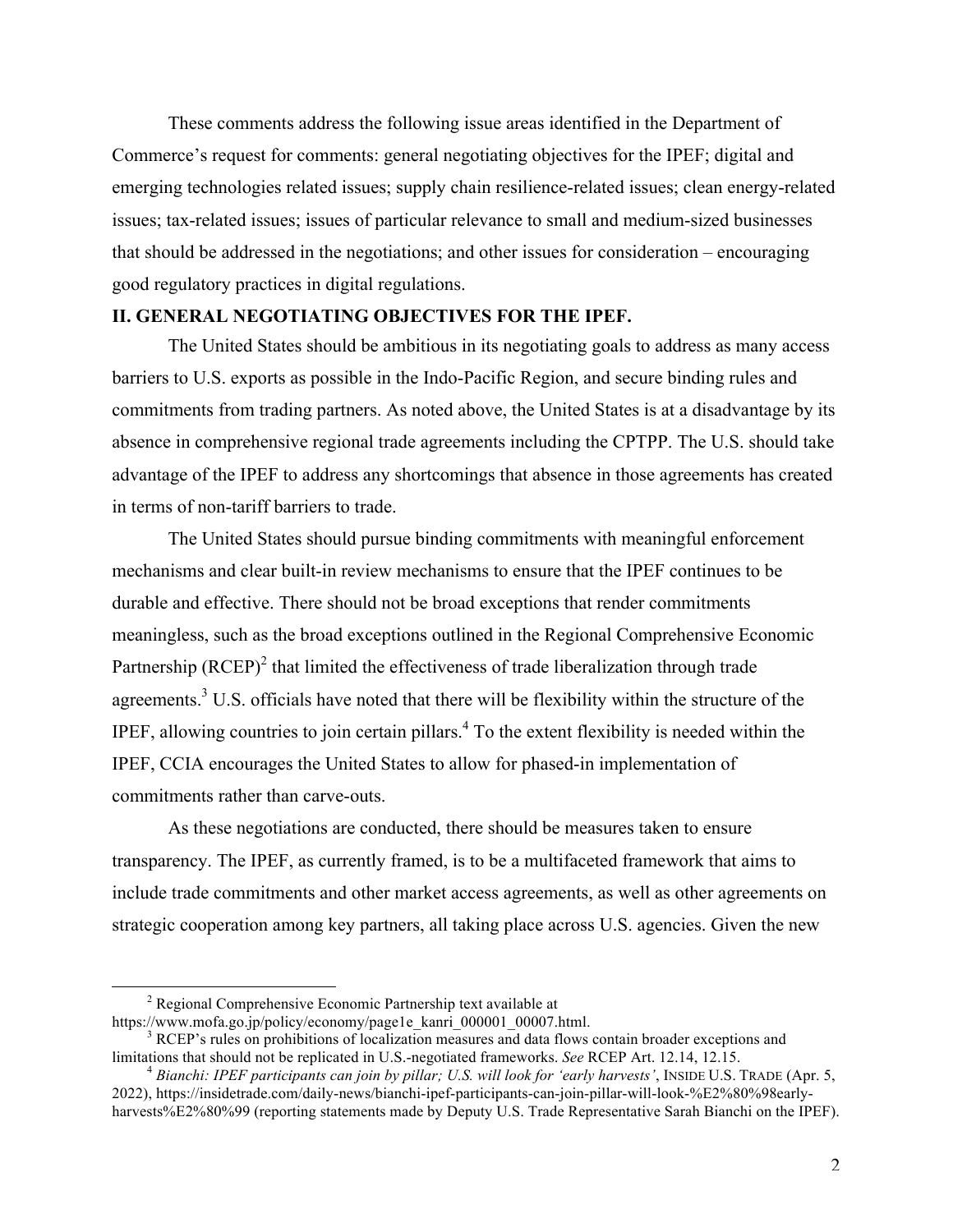multi-structured approach, transparency will be even more important as compared to traditional trade negotiations. There should be readouts following each negotiation round or key engagements that inform stakeholders on topics being discussed and how parties seek to memorize commitments or agreements reached. Further, there should be meaningful opportunities for engagement by all stakeholders to address ongoing discussions as they occur. CCIA welcomes the Administration's commitment to inclusive engagement to ensure equitable and inclusive trade, and encourages Commerce to craft any IPEF pursuant to these principles.

### **III. DIGITAL AND EMERGING TECHNOLOGIES RELATED ISSUES.**

The Indo-Pacific Region is a key digital market, where the number of Internet users is expected to grow to 3.1 billion by 2023.<sup>5</sup> As such, the digital economy pillar will be a critical component in the IPEF and participants should be ambitious in its goals in pursuing commitments and further economic cooperation on issues relevant to the digital economy.<sup>6</sup>

#### **a. Enabling cross-border data flows and trust in digital services.**

These negotiations present an opportunity to further enable digital trade and the U.S. should be ambitious in its negotiating objectives with respect to data flows and localization barriers. Cross-border data flows are critical to digital trade, and forced localization mandates make it difficult for U.S. exporters to expand into new markets. Studies have found that "for many countries that are considering or have considered forced data localization laws, local companies would be required to pay 30-60% more for their computing needs than if they could go outside the country's borders."7 Another study found that the impact of recently proposed or enacted data localization legislation on GDP is "substantial" in seven countries.<sup>8</sup> Analysis from the OECD has revealed an increasing level of restrictiveness for digitally-enabled services in part due to restrictions on cross-border movement of data.<sup>9</sup> Cross-border data flows are the lifeblood

<sup>&</sup>lt;sup>5</sup> CSIS, *Filling In the Indo-Pacific Economic Framework* (Jan. 2022), https://csis-website-<br>prod.s3.amazonaws.com/s3fs-public/publication/220126 Goodman Indo Pacific Framework.pdf.

<sup>&</sup>lt;sup>6</sup> See also Industry Letter to Ambassador Tai, Sep. 10, 2021, *available at*<br>https://www.itic.org/documents/trade/LettertoAmb.TaionPacificDigitalTradeAgreements Final09102021.pdf.  $\frac{1}{2}$  Leviathan Security Group, *Quantifying the Cost of Forced Localization* (2014), *available at* 

https://static1.squarespace.com/static/556340ece4b0869396f21099/t/559dad76e4b0899d97726a8b/1436396918881/<br>Quantifying+the+Cost+of+Forced+Localization.pdf.

<sup>&</sup>lt;sup>8</sup> Matthias Bauer *et al., The Costs of Data Localization* (ECIPE 2014), *available at* http://www.ecipe.org/wpcontent/uploads/2014/12/OCC32014\_\_1.pdf (finding that the GDP was reduced in the following countries with data localization policies: Brazil (-0.2%), China (-1.1%), EU (-0.4%), India (-0.1%), Indonesia (-0.5%), Korea (-0.4%), and Vietnam (-1.7%)). 9 OECD Services Trade Restrictiveness Index: Policy Trends up to 2020, *available at*

https://issuu.com/oecd.publishing/docs/oecd-stri-policy-trends-up-to-2020?fr=sNmVlNzYxOTI3Mw.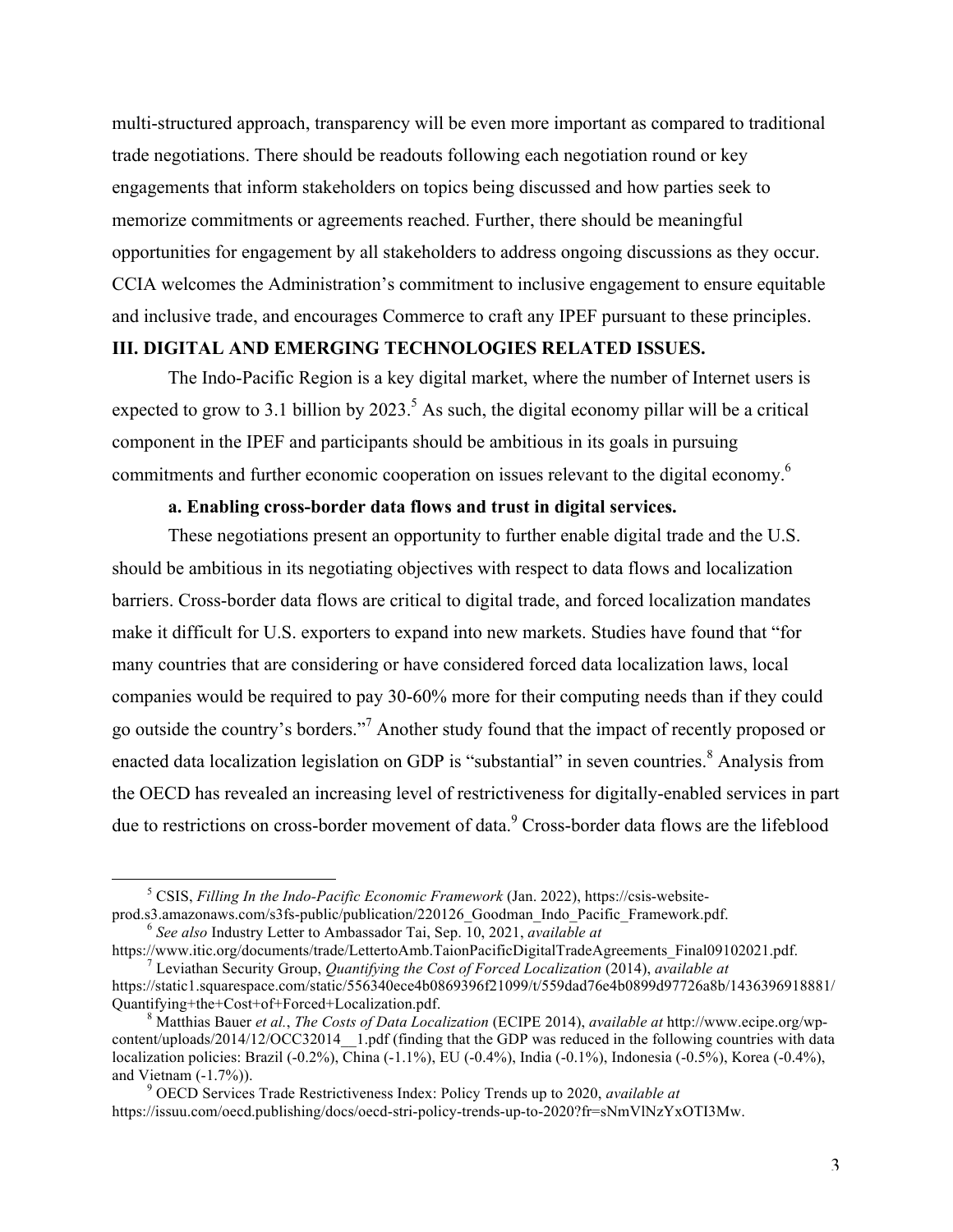of global digital trade and by extension the array of industries that increasingly rely on the Internet to compete in the global marketplace. In the U.S. the productivity gains and efficiencies enabled by data flows have boosted the economy by hundreds of billions of dollars.<sup>10</sup>

With an uptick in data-related barriers in recent years, clear rules are critical to ensure that any restrictions are consistent with existing international obligations and are targeted in a manner that does unreasonably limit legitimate cross-border trade.<sup>11</sup> Policies that restrict data flows, either directly through explicit data and infrastructure localization requirements, or indirectly for national security or other purposes, negate the productivity gains and efficiencies enabled by Internet platforms and cloud computing.

The United States should pursue rules that prohibit governments from interfering with data flows or the exchange of information online. Specifically, rules should prohibit governments from imposing data localization or local presence requirements on data controllers or processors, as well as linking market access and/or commercial benefits to investment in or use of local infrastructure. To the extent possible, these prohibitions should apply to both explicit and indirect measures to keep data in a particular country.

Trust in the cross-border delivery of these services is critical. Without adequate privacy protections and security in digital communications, governments may continue to enact restrictions on cross-border services citing perceived risks. Privacy and consumer protections and trade rules should work in tandem to further goals of initiatives including the "data free flow with trust" launched by heads of governments under Japan's G20 leadership in 2019.

To that end, IPEF countries should prioritize development of national privacy legislation that sets clear rules on the use of personal data domestically, promote the adoption of bilateral and multilateral agreements on government access to data such as those being pursued by the  $OECD<sup>12</sup>$ , and commit to codify into domestic law protections for valid basis for transfer of personal data such as the APEC Cross-Border Privacy Rules.

<sup>&</sup>lt;sup>10</sup> Joshua Meltzer, *Data and the Transformation of International Trade*, BROOKINGS INSTITUTION (Mar. 6, 2020), https://www.brookings.edu/blog/up-front/2020/03/06/data-and-the-transformation-of-international-trade/.

 $1-\sqrt{2}$  Examples of these barriers are documented in CCIA's Comments to USTR for the preparation of the annual National Trade Estimates Report, available at https://www.ccianet.org/wp-content/uploads/2021/10/CCIA-Comments-2022-National-Trade-Estimate-Reporting.pdf. <sup>12</sup> *See* OECD, Government access to personal data held by the private sector: Statement by the OECD

Committee on Digital Economy Policy (Dec. 2020), https://www.oecd.org/digital/trusted-government-accesspersonal-data-private-sector.htm.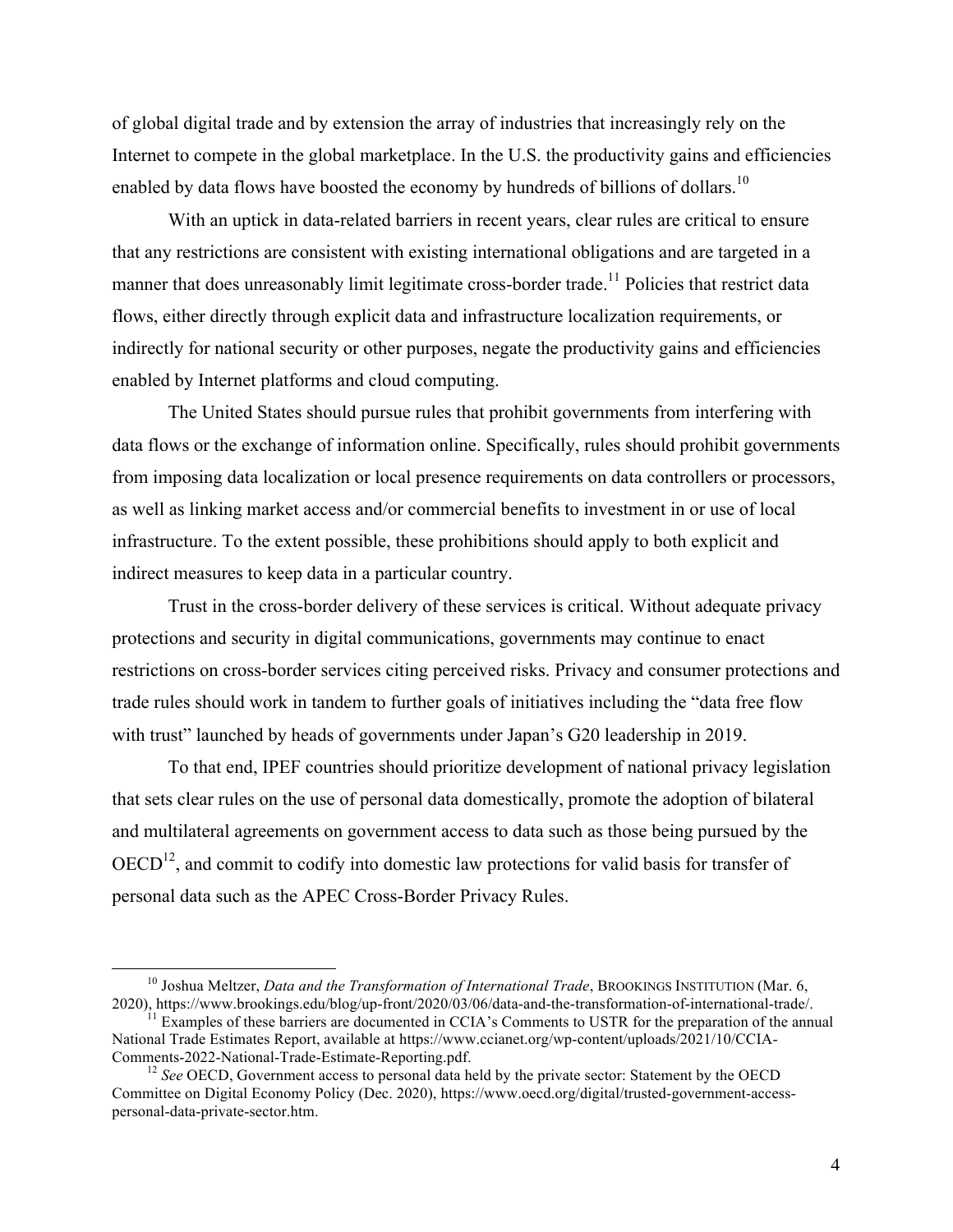#### **b. Prohibition on customs duties for electronic commerce.**

Imposing customs requirements on purely digital transactions creates significant and unnecessary compliance burdens on nearly all enterprises, including small and medium-sized enterprises (SMEs). There would need to be several requirements created that would accompany such an approach, many of which would be extremely difficult to comply with. For instance, data points required for compliance include the description of underlying electronic transfer, enddestination of the transmission, value of transmission, and the country of origin of the transmission — all of which do not exist for most electronic transmissions, especially in the cloud services market.

The moratorium on imposing customs duties for electronic transmissions<sup>13</sup> has been key to the development of global digital trade and shows the international consensus with respect to the digital economy, reflected in the number of commitments made in free trade agreements among multiple leading digital economies. Permanent bans on the imposition of customs duties on electronic transmissions are also a frequent item in trade agreements around the world. This includes, but is not limited to, Article 14.3 of the Comprehensive and Progressive Agreement for Trans-Pacific Partnership (CPTPP),<sup>14</sup> Article 19.3 of the U.S.-Mexico-Canada Agreement (USMCA),<sup>15</sup> and Article 8.72 of the EU-Japan Economic Partnership Agreement.<sup>16</sup>

The United States should continue to advocate for the permanent ban on the imposition of customs duties on electronic transmissions in the IPEF, and continue to discourage countries from including electronic transmission in their domestic tariff codes.

#### **c. Online content regulations and addressing state-censorship practices.**

Censorship and denial of market access for foreign Internet services has long been the case in restrictive markets like China, but it is becoming increasingly common in emerging digital markets as well as some traditional large trading partners, and accomplished through different tools and methods. The U.S. International Trade Commission released its report on

<sup>&</sup>lt;sup>13</sup> The 2nd Ministerial Conference of the World Trade Organization in 1998 produced the Declaration of Global Electronic Commerce which called for (1) the establishment of a work program on e-commerce and (2) a moratorium on customs duties on electronic transmission. The moratorium has been renewed at every Ministerial since that time.<br><sup>14</sup> Final Text of Comprehensive and Progressive Agreement for Trans-Pacific Partnership, signed Mar. 8,

<sup>2018,</sup> https://www.mfat.govt.nz/assets/Trans-Pacific-Partnership/Text/14.-Electronic-Commerce-Chapter.pdf.<br><sup>15</sup> Final Text of U.S.-Mexico-Canada Agreement, signed Nov. 30, 2018,<br>https://ustr.gov/sites/default/files/files/ag

 $\frac{16}{16}$  Final Text of Agreement Between EU and Japan for Economic Partnership, http://trade.ec.europa.eu/doclib/docs/2018/august/tradoc\_157228.pdf#page=185.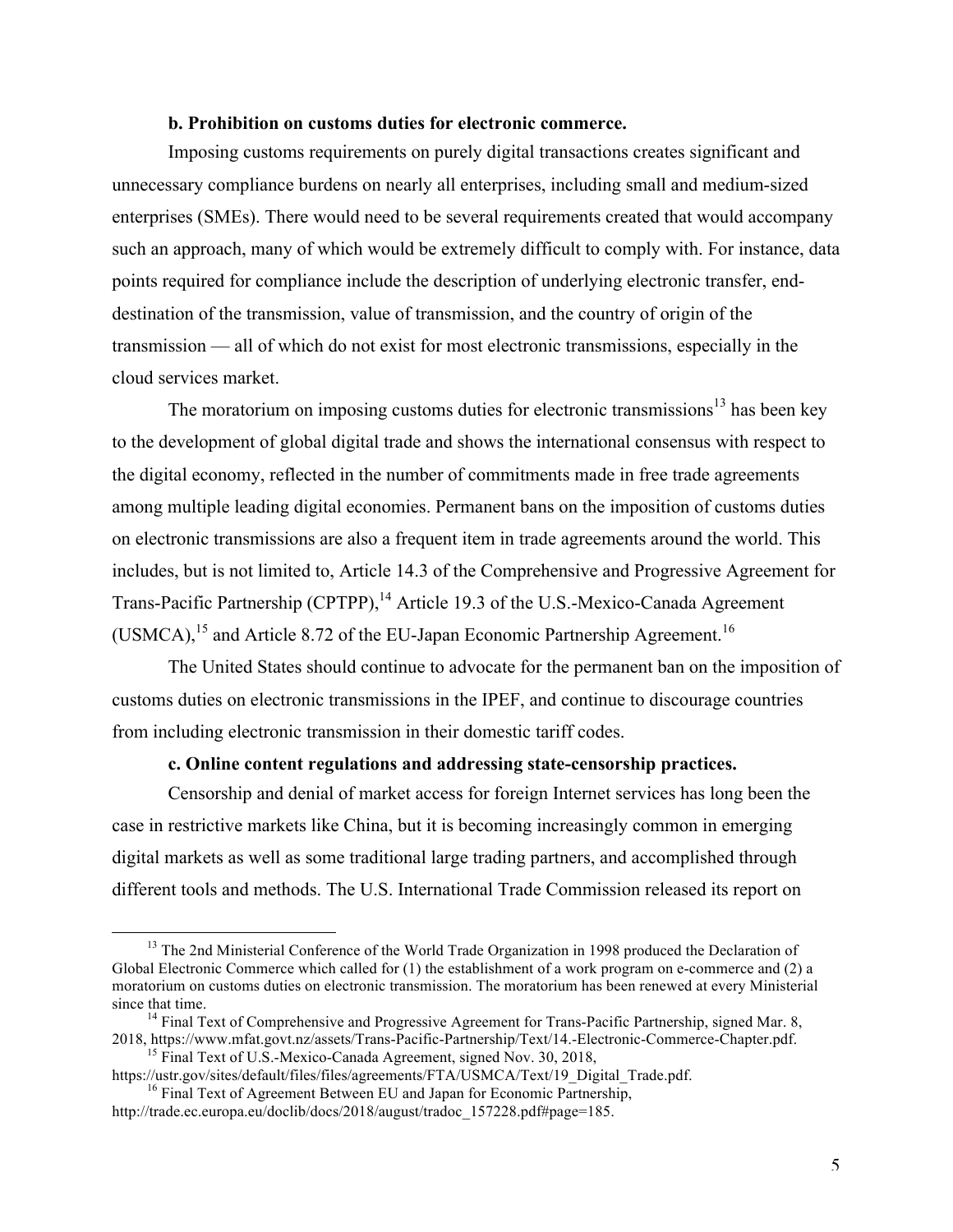foreign censorship policies in January 2022 and detailed how extensive these practices have become, noting that:

The consequences of censorship-related policies and practices can be significant for U.S. firms, especially U.S.-based content producers and digital services firms, as they may restrict trade, impede market access, increase operational costs and reputational risks, or discourage foreign direct investment.<sup>17</sup>

IPEF partners should work together to address rising digital authoritarianism and statecensorship practices that pose threats to the open Internet and freedom of expression around the world. Because the business community has a limited technical capacity to assess and respond to interference with cross-border flow of services, products, and information by nation-states, allied governments have a critical role to play in partnering with technology companies and leading in the defense of Internet freedom and open digital trade principles.

Countries should affirm commitments under Article 19 of the International Covenant on Civil and Political Rights as they apply to defending free expression online. The IPEF should include clear commitments to refrain from blocking or restriction access to lawful online content, digital services, and infrastructure underlying Internet delivery.

Government-imposed restrictions of digital services and online content can take multiple forms, and the risks associated with each method or regulatory framework providing for censorship methods can vary greatly.<sup>18</sup> For example, some types of content restrictions may be reasonable and legally permissible in certain contexts, but may result in overbroad removals of user speech if attached to filtering or monitoring requirements. Other trade concerns arise where content policies are not applied equally to both domestic and foreign websites. Furthermore, an increasing number of content restrictions do not comply with World Trade Organization (WTO) principles of transparency, necessity, minimal restrictiveness, and due process to affected parties.

Internet services recognize the importance of ensuring user trust and safety and have significantly increased resources to ensure that their services remain spaces for free expression,

<sup>&</sup>lt;sup>17</sup> U.S. INT'L TRADE COMM'N, *Foreign Censorship, Part 1: Policies and Practices Affecting U.S. Businesses* (Feb. 2022), *available at https://www.usitc.gov/publications/332/pub5244.pdf at 21.* 

<sup>&</sup>lt;sup>18</sup> See, U.S. INT'L TRADE COMM'N, *Foreign Censorship, Part 1: Policies and Practices Affecting U.S. Businessess*; Testimony of the Center for Democracy & Technology Before Senate Finance Committee, *available at* https://cdt.org/wp-content/uploads/2022/03/CDT-Emma-Llanso-Senate-Finance-Committee-Testimony-15-March-2022.pdf at 5-6; Comments of CCIA, U.S. ITC Investigation No. 332-585: Foreign Censorship Part 1: Policies and Practices Affecting U.S. Businesses, https://www.ccianet.org/wp-content/uploads/2021/07/CCIA-Comments-USITC-Censorship-Trade-Barriers.pdf.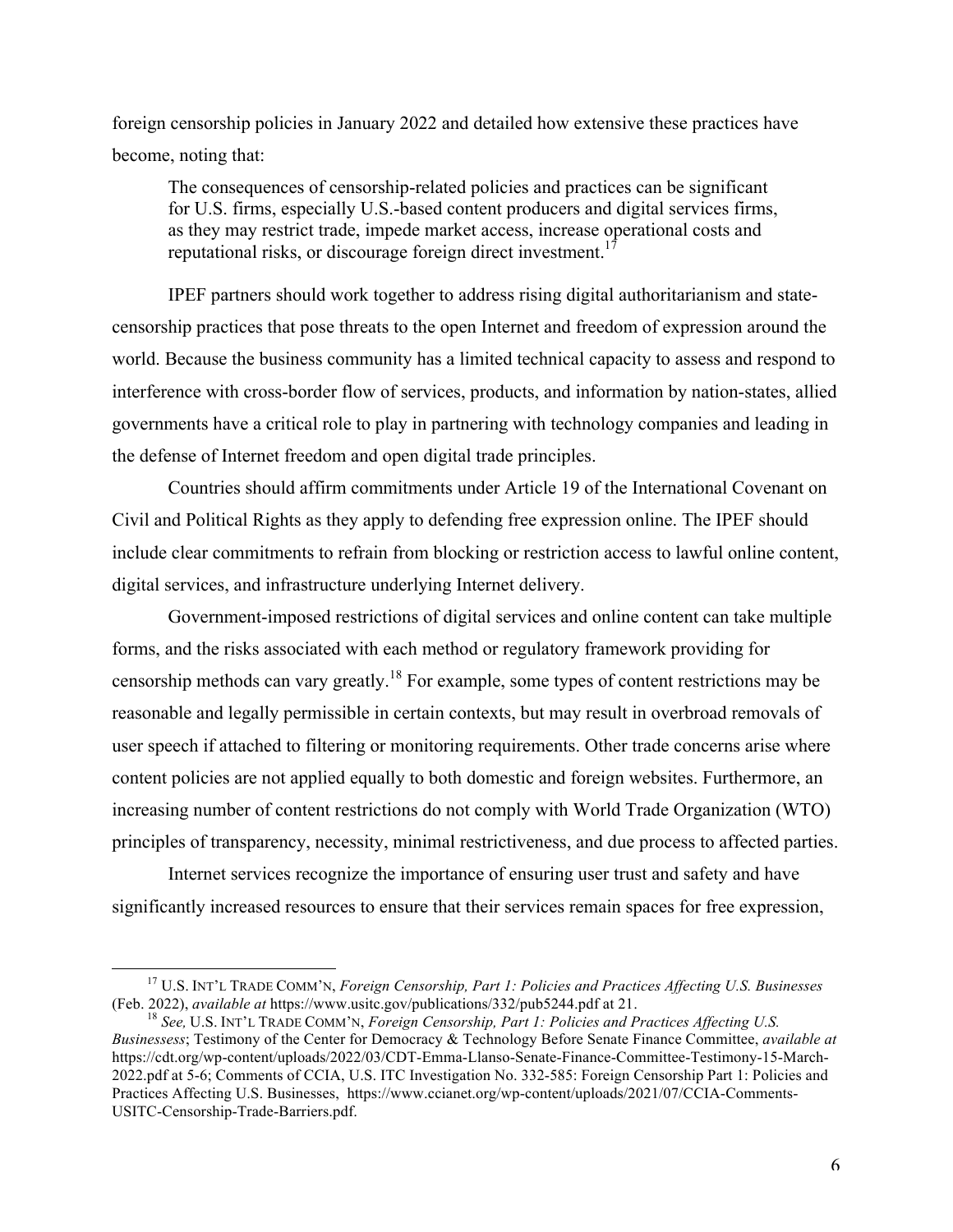that users comply with their terms of service, and that illegal and harmful content that violates their terms of service is identified and removed. But the expanding array of emerging content regulatory frameworks often have the impact of making it harder, rather than easier, for U.S. Internet companies to strike the right balance between promoting free expression and taking action against dangerous content.<sup>19</sup> Rules should be consistent, clear, and work for companies of all stages of development to encourage the export of Internet services. Doing so enables Internet exporters to establish comprehensive practices to proactively address harmful content and behavior that violates terms of service, while enabling open discourse online. These commitments should work in tandem with commitments on good regulatory practice and additional global standards on content removal that ensure due process, oversight, and accountability.

#### **d. Non-discriminatory approach to cybersecurity certification.**

Cybersecurity is essential as countries across the Indo-Pacific region work to advance their digital transformation goals for their government, their economies, and their societies. However, there is a growing trend of governments using cybersecurity certification requirements to discriminate against foreign technology companies, particularly in the cloud sector.

Some countries in the Indo-Pacific region require government agencies, state-owned entities, and even critical infrastructure companies to select only from vendors with a national cybersecurity certification, which foreign companies are unable to meet. As part of the digital component in the IPEF, the United States should secure binding commitments from trading partners to adopt a risk-based approach to cybersecurity certifications, as well as to treat foreign companies no less favorably than local companies in the cloud sector, and specifically to agree that cybersecurity certification eligibility should not be conditioned on nationality of ownership of a cloud company seeking such certification.

#### **e. Securing digital communications and devices.**

Providers of digital devices and services have sought to improve the security of their platforms through the deployment of technologies that safeguard the communications and commercial transactions that they enable. Strong encryption has been increasingly enabled on now-ubiquitous smartphones and deployed end-to-end on consumer-grade communications

 $19$  Examples of these barriers are documented in CCIA's Comments to USTR for the preparation of the annual National Trade Estimates Report, available at https://www.ccianet.org/wp-content/uploads/2021/10/CCIA-Comments-2022-National-Trade-Estimate-Reporting.pdf.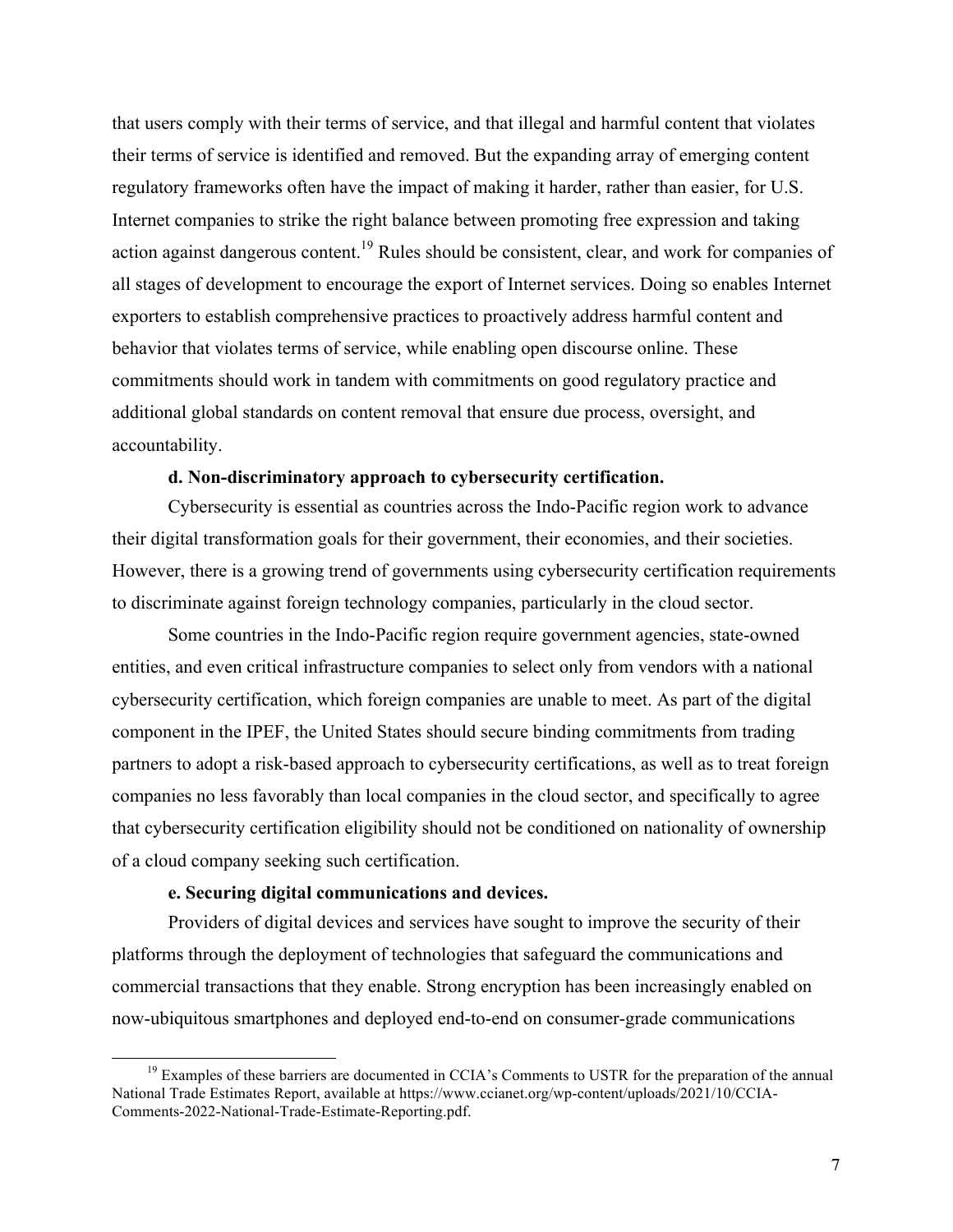services and browsers. Encrypted devices and connections protect users' sensitive personal and financial information from bad actors who might attempt to exploit that information.

Many countries, at the behest of their respective national security and law enforcement authorities, have passed laws that mandate access to encrypted communications. Often the relevant provisions are not explicit, but mandate facilitated access, technical assistance, or compliance with otherwise infeasible judicial orders. Other versions require access to or transfer of source code as a condition of allowing technology imports. Other recent measures impose "traceability" requirements that undermine encryption measures, like those included in India's 2020 IT Act (Intermediary Rules) Amendments.<sup>20</sup> Such exceptional access regimes run contrary to the consensus assessments of security technologists because they are technically and economically infeasible to develop and implement.<sup>21</sup> Companies already operating in countries that have or are considering anti-encryption or source code access laws will be required to alter global platforms or design region-specific devices, or face fines and shutdowns for noncompliance. Companies that might have otherwise expanded to these markets will likely find the anti-encryption or facilitated access requirements to be barriers to entry.

The United States should continue efforts to promote regulatory cooperation and international standards for securing products and services. The IPEF should contain commitments to promote encrypted devices and connections. Specifically, the IPEF should prevent countries from compelling manufacturers or suppliers to use a particular cryptographic algorithm or to provide access to a technology, private key, algorithm specification, or other cryptographic design details. Similarly, IPEF should prohibit governments from conditioning market access, with appropriate exceptions, on their ability to demand access to cryptographic keys or source code. Additionally, the IPEF should include commitments for partners to pursue risk-based cybersecurity measures, as it is the more effective approach in comparison to prescriptive regulation. IPEF partners should pursue cooperative approaches to cybersecurity and incident responses, including sharing of information and best practices.

<sup>&</sup>lt;sup>20</sup> The Information Technology (Intermediary Guidelines and Digital Media Ethics Code) Rules, 2021, *available at* https://prsindia.org/billtrack/the-information-technology-intermediary-guidelines-and-digital-mediaethics-code-rules-2021. <sup>21</sup> Harold Abelson, et al., Keys Under Doormats: Mandating insecurity by requiring government access to all

data and communications, MIT Computer Science and Artificial Intelligence Laboratory Technical Report, July 6, 2015, http://dspace.mit.edu/bitstream/handle/1721.1/97690/MIT-CSAIL-TR-2015-026.pdf.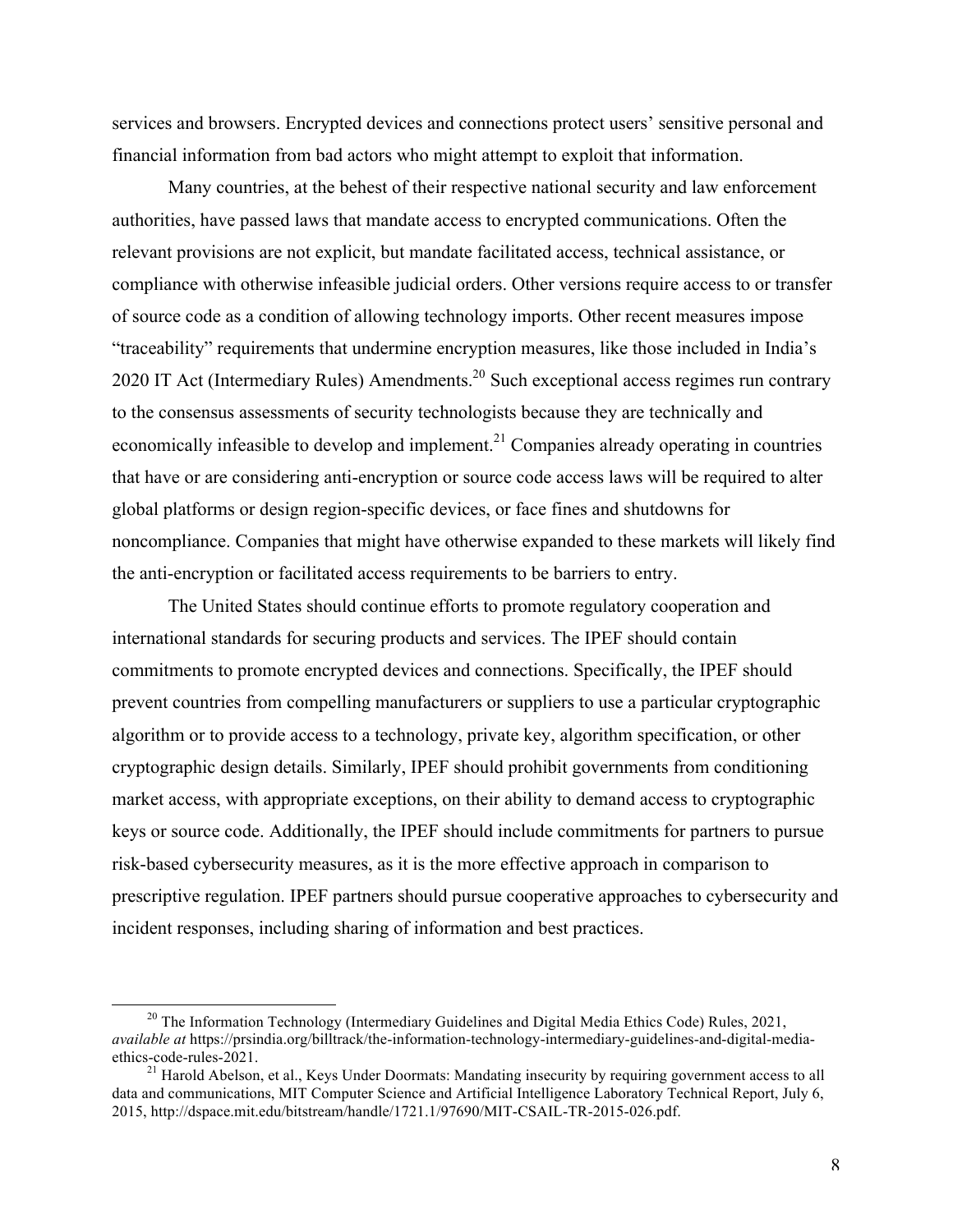#### **f. Fostering innovation in emerging technologies.**

Emerging technologies such as artificial intelligence (AI) and machine learning, as well as quantum computing, increasingly impact cross-border trade, and trade rules increasingly govern the development and growth of these technologies. To continue to use and export AI and other emerging technologies, businesses and users need a framework that allows them to move data and infrastructure safely across borders while ensuring that other countries will not misuse legal systems to impede the growth of new technologies. This will enable use of emerging technologies in addressing global challenges such as public health, humanitarian assistance, and disaster response.

IPEF partners can facilitate the responsible cross-border growth of AI technologies by committing to enabling cross-border data flows and removing localization requirements; encouraging governmental investment in and release of open data; identifying and sharing best practices for the responsible use of AI; cooperation and public-private collaboration on AI; and the adoption of innovation-oriented copyright rules that enable machine analysis of data. In addition, to ensure substantive convergence and avoid the potential for discriminatory outcomes, the U.S. and its Indo-Pacific trading partners should agree to avoid adopting any measures that violate national treatment rules or give less favorable treatment to AI products or applications than they give to like products or applications without an AI component.

As a matter of good regulatory practice, the development and implementation of AI regulations should include: adopting a risk-based approach, including transparent processes for assessing, managing, and mitigating risks associated with specific AI applications; assessing whether potential risks can be mitigated or addressed using existing instruments and regulatory frameworks; considering whether any new or proposed regulation is proportionate in balancing potential harms with economic and social benefits; employing risk management best practices, including considering the risk-substitution impact of a specific AI application against a scenario where that application has not been deployed but baseline risks remain in place; and promoting the development of voluntary consensus standards to manage risks associated with AI applications in a manner that is adaptable to the demands of dynamic and evolving technologies.

IPEF countries should work together to facilitate research and development of new applications of AI to address shared challenges; facilitate dialogues among all stakeholders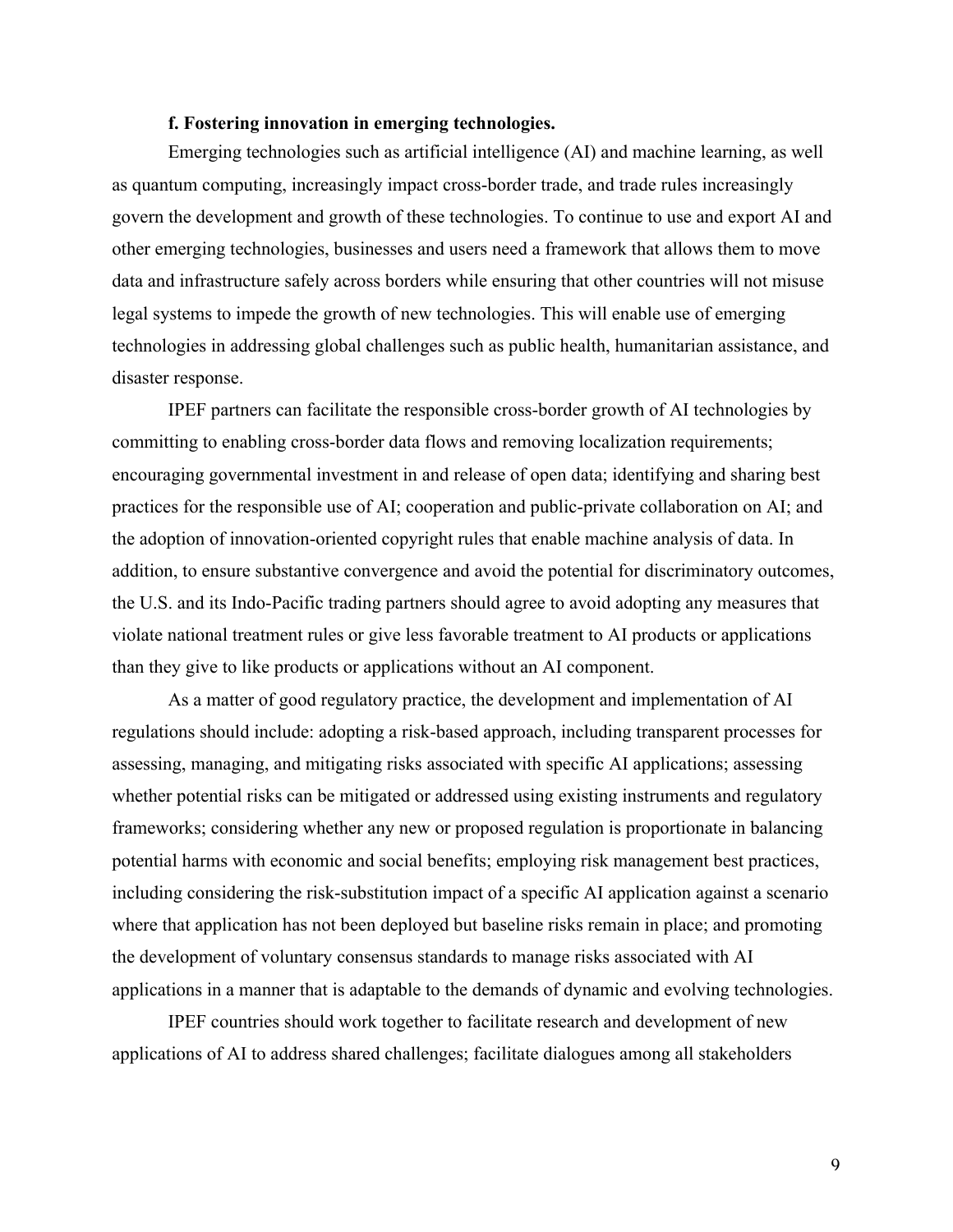including governments, civil society, academic, and the private sector on best regulatory practices; and pursue joint discussions on the responsible and ethical use of AI.

### **g. Encouraging adoption of cloud computing services.**

Cloud computing services will play a key role in the economic future of the Indo-Pacific region and beyond, including with respect to the digitalization of government and private-sector operations and services. Cloud computing enables businesses and governments to access powerful computational resources, storage and highly-secured IT infrastructure and services. However, cloud service providers are facing increasing market access and procurement barriers in the Indo-Pacific region.

Within the IPEF, the United States should pursue commitments from participations to reduce barriers and ensure non-discriminatory treatment of foreign cloud service providers. This includes commitments to (1) provide full access and non-discriminatory treatment for cloud services and service providers based in an IPEF country, including for any government procurement; (2) use open tendering procedures for the procurement of cloud services or digital services, and (3) adherence to internationally-recognized standards, including the ISO 2700 family of information security management standards, in cloud services certification procedures, to support privacy and security and encourage interoperability across markets.

## **h. Addressing technical barriers to trade.**

The Administration has limited discussion of technical barriers to trade under the IPEF to the agriculture sectors. However, U.S. technology exporters face a growing number of non-tariff measures such as technical regulations, conformity assessment practices, and standards-based measures. Adoption of global standards is critical to ensuring regulatory coherence and avoiding country-specific standards that deter market entry. Some U.S. cloud service providers (CSPs) have been unable to serve the public sector due to onerous security certification requirements that deviate from internationally accepted standards and make it impossible for CSPs to comply without creating a market-unique product, including physically segregating facilities for exclusive use for government-owned customers and onshoring data. The adoption of countryspecific standards creates de facto trade barriers for U.S. companies and raises the costs of cutting-edge technologies for consumers and enterprises.

In the IPEF, the United States should (1) pursue commitments like those outlined in USMCA Chapter 11 on addressing technical barriers to trade; and (2) pursue commitments to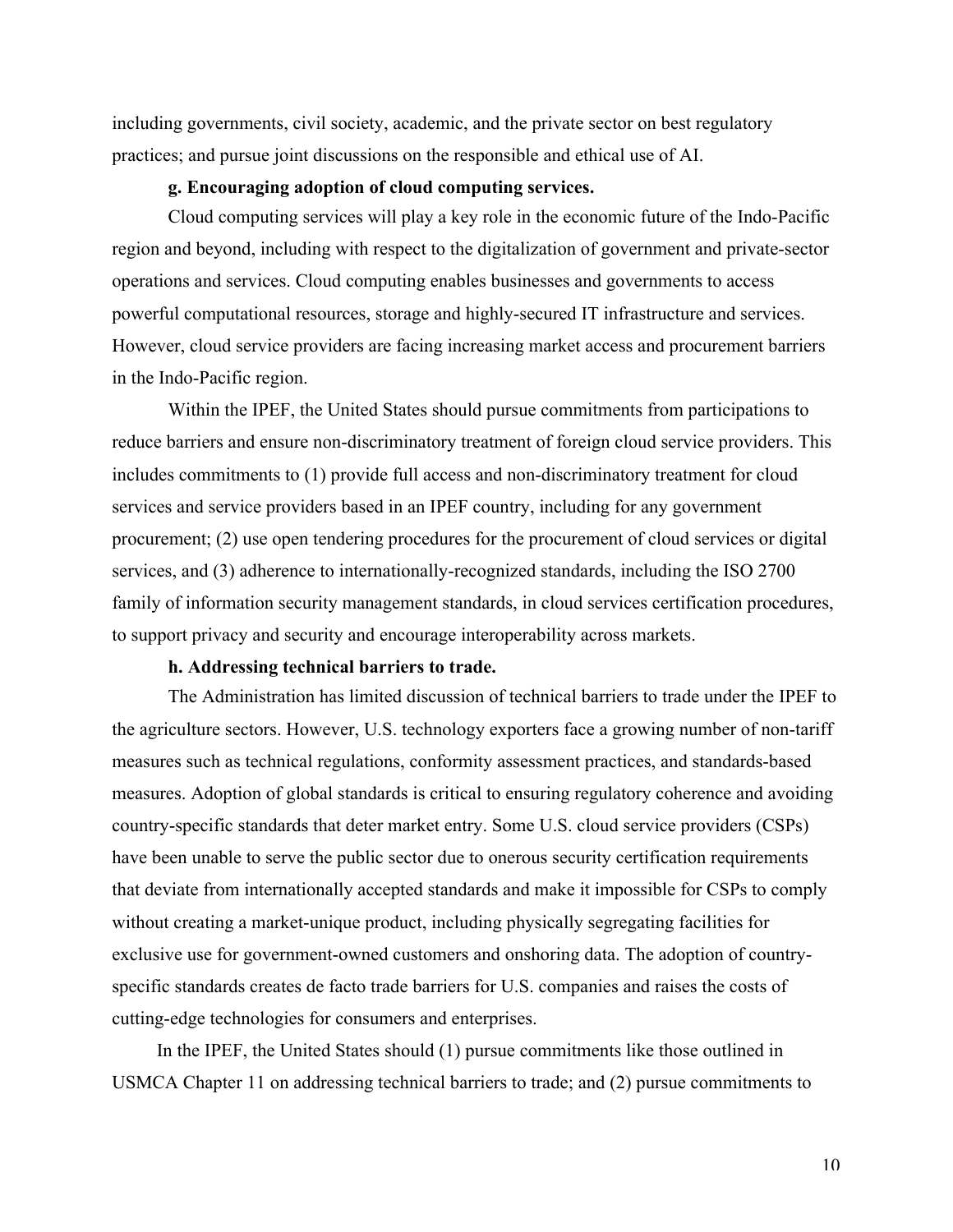follow good regulatory practices as detailed in Section VIII of these comments in the development on of standards, regulations, and conformity assessment procedures for services.

## **i. Non-discriminatory approach to cybersecurity certification.**

Cybersecurity is essential as countries across the Indo-Pacific regions work to advance their digital transformation goals for their government, their economies, and their societies. However, there is a growing trend of governments using cybersecurity certification requirements to discriminate against foreign technology companies, particularly in the cloud sector. As noted above, some countries in the Indo-Pacific region require government agencies, state-owned entities, and even critical infrastructure companies to select only from vendors with a national cybersecurity certification, which foreign companies are unable to meet. As part of the digital component in the IPEF, the United States should secure binding commitments from trading partners to adopt a risk-based approach to cybersecurity certifications, as well as to treat foreign companies no less favorably than local companies in the cloud sector, and specifically to agree that cybersecurity certification eligibility should not be conditioned on nationality of ownership of a cloud company seeking such certification.

## **j. Following global practices on Internet access and interconnection policies.**

Countries participating in the IPEF should work to protect the interoperable and interconnected nature of the global Internet architecture that enables cross-border data flows, support principles of non-discrimination and market access to telecommunications networks, and enable stakeholders to negotiate the nature of services to be delivered across the network on a commercial basis.

There are recent legislative proposals that have threatened this approach by attempting to regulate interconnection charges between Internet service providers (ISPs) and content providers, and risk creating significant barriers to cross-border data flows by taxing the delivery of online content.<sup>22</sup> Globally, the business practice on Internet interconnection is for content providers and ISPs to enter into agreements through autonomous negotiations. An OECD paper found that 99.5% of interconnections are made without written contracts, and "the Internet model of traffic exchange has produced low prices, promoted efficiency and innovation, and attracted the

<sup>22</sup> See HUDSON INSTITUTE, *A Harmful Step for the Internet in Korea* (Jan. 11, 2022), https://www.hudson.org/research/17470-a-harmful-step-for-the-internet-in-korea; *see also* Son Ji-hyoung, *GSMA to press streaming platforms on network cost-sharing: KT CEO*, KOREA HERALD (Mar. 2, 2022), http://www.koreaherald.com/view.php?ud=20220302000769.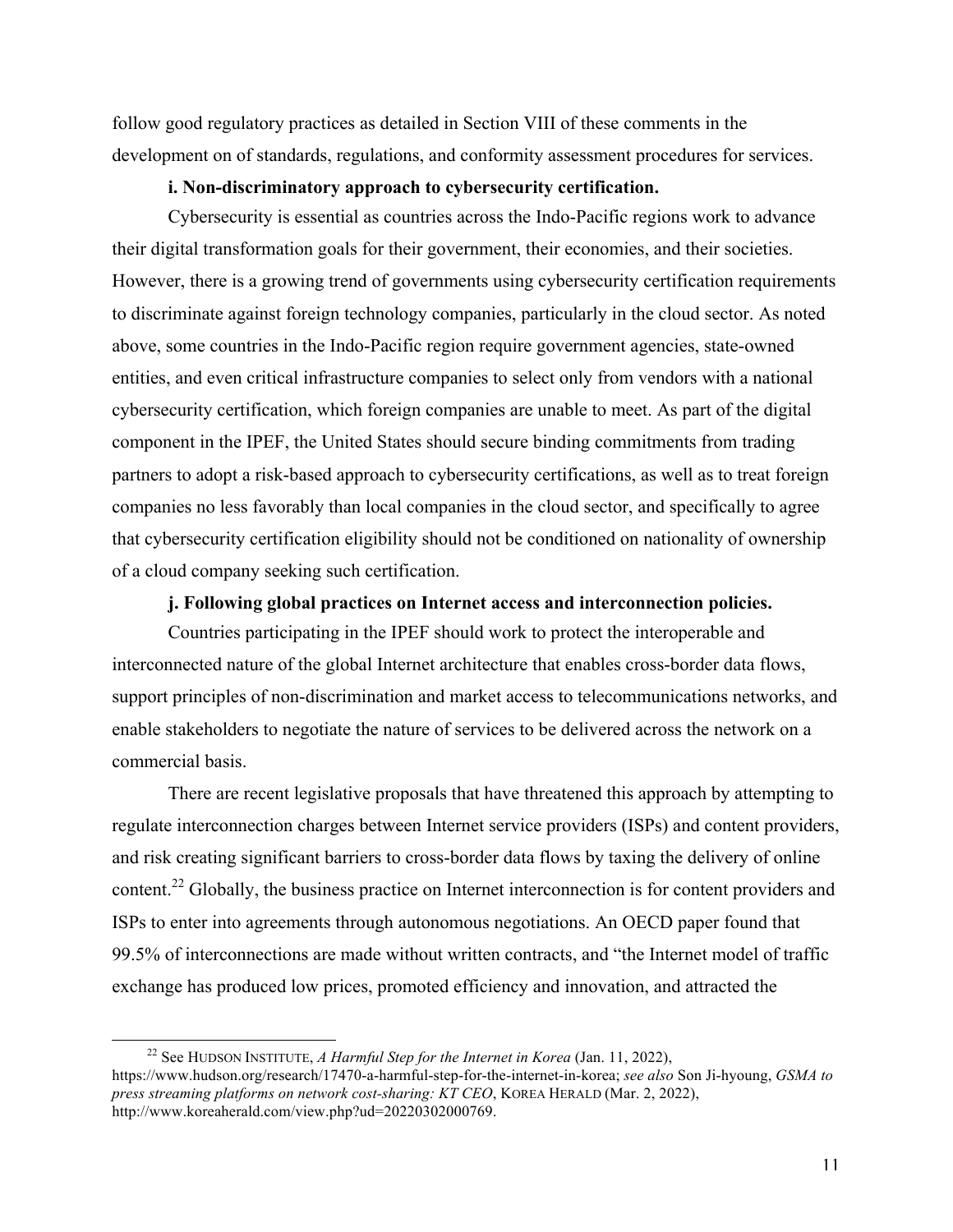investment necessary to keep pace with demand." IPEF countries should ensure that Internetbased telecommunications service providers seeking to exchange of traffic with content and application providers, and vice versa, are able to negotiate with the other party on a voluntary and commercial basis, and that access to domestic telecommunications network should be on reasonable and non-discriminatory terms.

### **IV. SUPPLY CHAIN RESILIENCE-RELATED ISSUES.**

The IPEF comes at a critical time as the COVID-19 pandemic has made clear the weakness and limitations of the existing global supply chain. The Administration has taken a number of critical steps in identifying these limitations, and the Department of Commerce's work in this area is welcomed. The United States should incorporate these lessons learned into the IPEF, and commit to further engagement with partners to establish programs to increase resiliency.

One area of focus for the IPEF discussions should be how to more efficiency get facilitates back online that are necessary for global supply chains. When facilities that produce a key product or input are closed, the unavailability of key components curtails the production of downstream products and escalate delays. Lack of sufficient planning, poor organization, lack of technical expertise or relevant managerial capacity, and lack of resources are all reported barriers to re-opening these facilitates.

IPEF countries can address these challenges by (1) setting up an institutional framework within both the U.S. government and that of regional partners to rapidly identify and mitigate shutdowns of supply chain-critical facilities resulting from public health emergencies, natural disasters, or other external events; (2) providing capacity building to governments in the skills necessary to establish rapid-reaction mechanisms within their domestic frameworks; and (3) establishing a network and mechanism for the rapid deployment of material aid necessary to get facilities back online.

### **V. CLEAN ENERGY-RELATED ISSUES.**

The IPEF framework should enable companies operating throughout the region to achieve renewable energy goals. Participants should work to open up markets for U.S. and foreign investors in renewable energy, and reduce regulatory barriers for investment in renewable energy.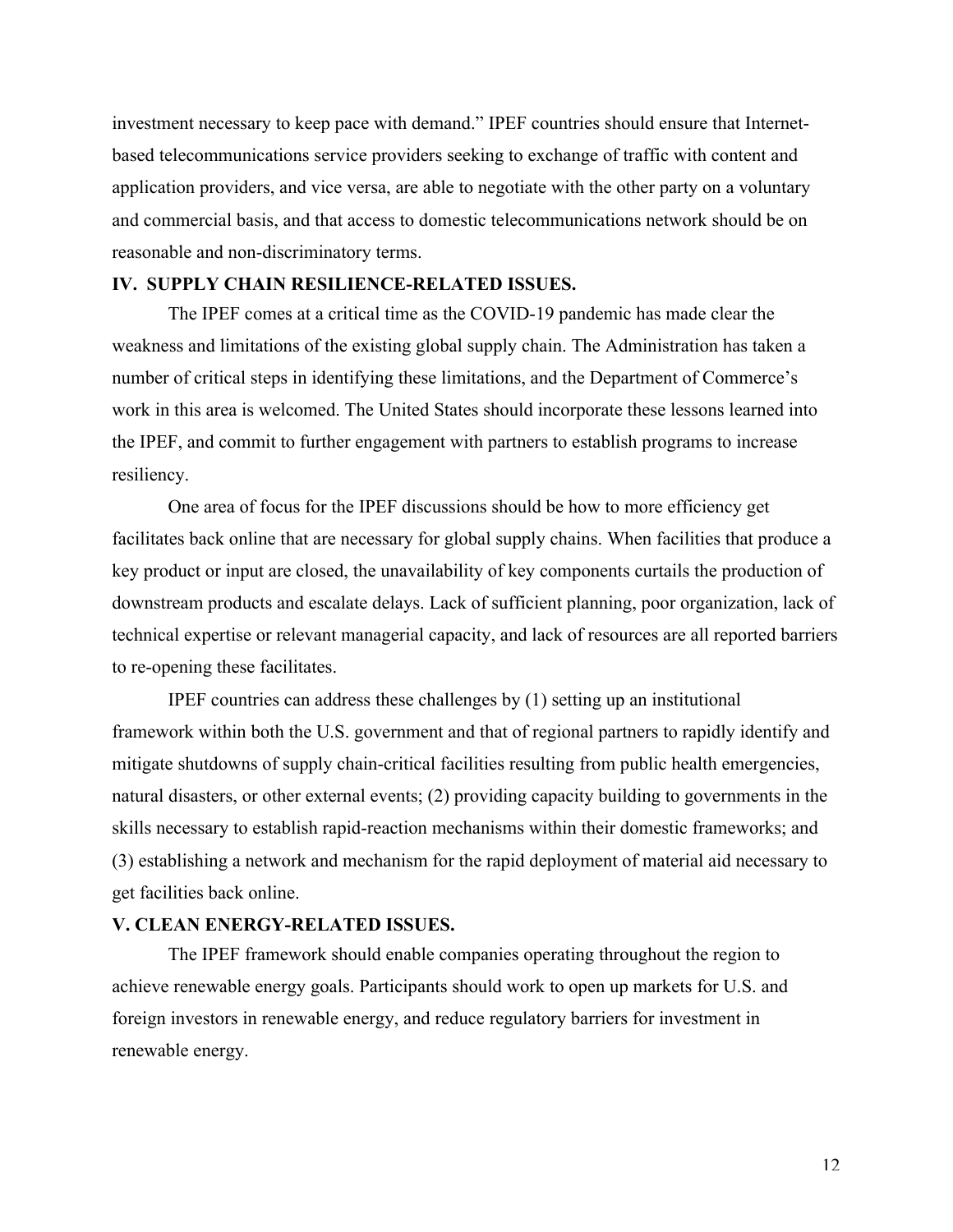However, in many markets, regulations favor legacy energy sources and serve as barriers to building new renewable energy projects, leaving companies with no choice but to use more carbon intensive power sources. The IPEF presents an opportunity for governments to remove regulatory barriers to foreign investment and construction of renewable energy plants.

Resource recovery of used technology products can also help in reaching climate-related goals. The use of raw materials recovered from these used products can help reduce the need for mining virgin materials, reduce waste, and can also enhance supply chain resiliency by capitalizing on the supply of critical materials already embedded in consumer devices. A current barrier to wider adoption of resource recovery practices is international rules that limit the crossborder movement of used consumer devices and the resources recovered from them. IPEF partners should use this platform to explore options to reduce these barriers, and explore possibilities around establishing "resource recovery lanes" among trusted partners.

### **VI. TAX-RELATED ISSUES.**

International trade requires a consistent and predictable international tax system, and tax measures play a significant role on global competitiveness of U.S. companies.

On October 8, 2021, the Statement on a Two-Pillar Solution to Address the Tax Challenges Arising from the Digitalization of the Economy was released outlining the agreedupon framework for global corporate tax reform.<sup>23</sup> Pursuant to this commitment, all countries that have agreed to this framework cannot introduce any new unilateral measures and CCIA urges countries to abandon any national plans to implement national digital taxes and encourages policymakers to continue work on swift implementation of the global framework.

IPEF partners should continue efforts to implement this multilateral solution, and should commit to avoid any digital taxation measures that are discriminatory in nature and contravene long-standing principles of international taxation.

<sup>&</sup>lt;sup>23</sup> OECD G20/Base Erosion and Profit Shifting Project, Statement on a Two-Pillar Solution to Address to the Tax Challenges Arising from the Digitalization of the Economy (Oct. 8, 2021),

https://www.oecd.org/tax/beps/statement-on-a-two-pillar-solution-to-address-the-tax-challenges-arising-from-thedigitalisation-of-the-economy-october-2021.pdf (stating "The Multilateral Convention (MLC) will require all parties to remove all Digital Services Taxes and other relevant similar measures with respect to all companies, and to commit not to introduce such measures in the future. No newly enacted Digital Services Taxes or other relevant similar measures will be imposed on any company from 8 October 2021 and until the earlier of 31 December 2023 or the coming into force of the MLC. The modality for the removal of existing Digital Services Taxes and other relevant similar measures will be appropriately coordinated.").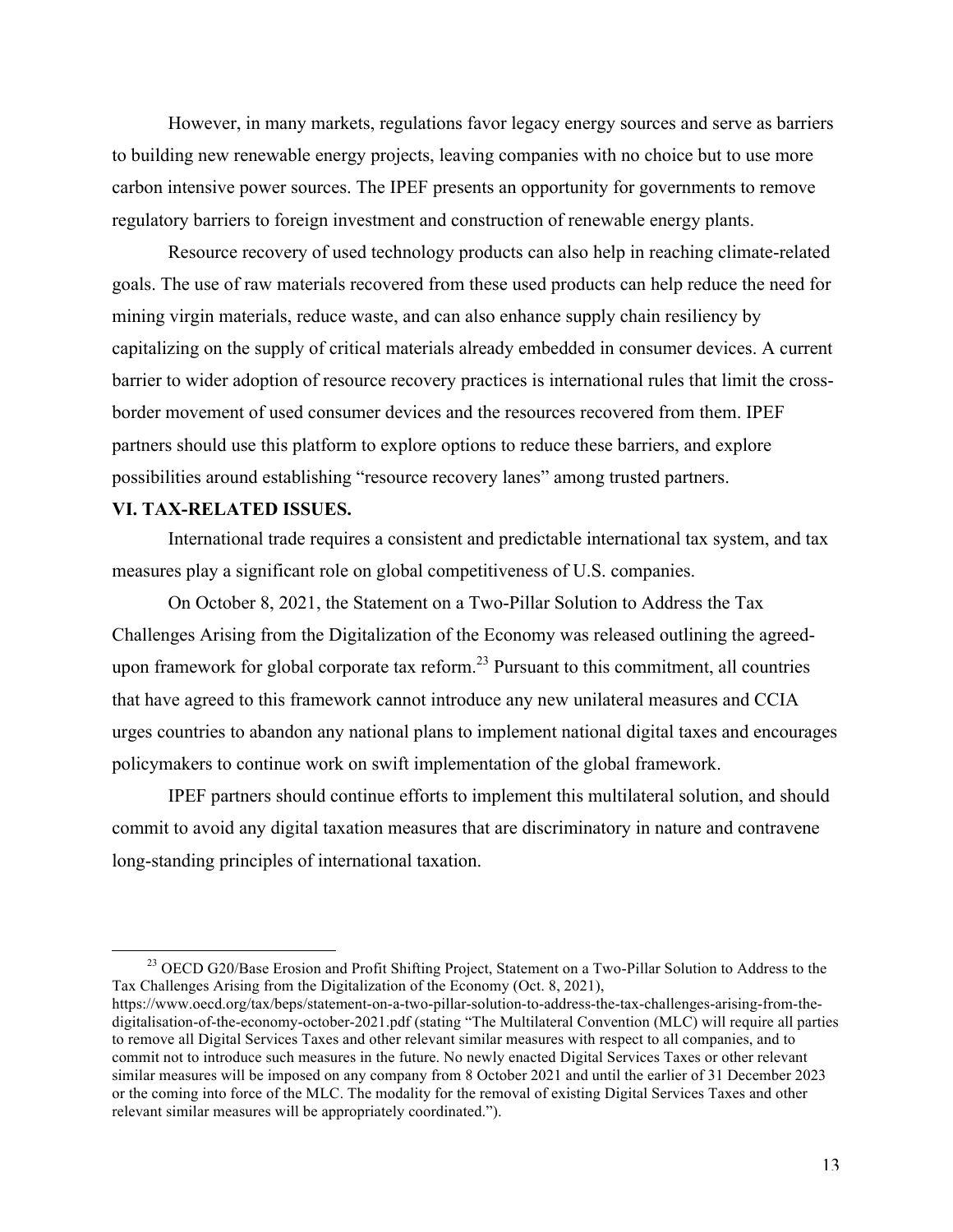## **VII. ISSUES OF PARTICULAR RELEVANCE TO SMALL AND MEDIUM-SIZED BUSINESSES THAT SHOULD BE ADDRESSED IN THE NEGOTIATIONS.**

Digital services enabled businesses of all sizes and across different industries to continue operations throughout the COVID-19 pandemic, and access to digital tools can help SMEs overcome export challenges. The IPEF should have a dedicated work stream focused on helping SMEs throughout the Indo-Pacific region continue to grow and reach new markets, working to establish dialogue among interested stakeholders to identify ways and share best practices on how the digital economy can facilitate SMEs. Additionally, IPEF countries should commit to rules that ensure that licensing and registration procedures for exporters are simple, fair, and transparent. SMEs would also benefit from prohibition of local presence requirements.

## **VIII. OTHER ISSUES FOR CONSIDERATION - ENCOURAGING GOOD REGULATORY PRACTICE IN DIGITAL REGULATIONS.**

The global Internet economy is at a pivotal moment in its development, one in which the openness and free exchange that has led to unprecedented growth and opportunity are now challenged by protectionist inclinations on the part of many trading partners, including some traditional U.S. allies. Countries continue to move fast to introduce new regulatory frameworks on data governance, and seek to craft rules on the development of emerging technologies. Industry reports new (1) sectoral regulations that target specific U.S. firms rather than business conduct generally, (2) restrictive data governance policies that mandate localization and restrict cross-border delivery of services, and (3) a regulatory environment that disadvantages foreign firms by restricting digital activities in the region and/or imposing local residency requirements.

As new proposals are introduced around the world, countries should commit to following good regulatory practice and work together to ensure that regulations to not have unintended impacts. International regulatory cooperation is an important tool for improving regulatory quality, reducing the likelihood of creating trade barriers or unnecessary regulatory differences, aligning regulation with shared principles and values, avoiding unintended consequences or conflicts with broader foreign policy objectives, building trust and expertise among regulators, and deepening understanding of trends in regulatory governance to inform current and future approaches to policymaking. $24$ 

<sup>&</sup>lt;sup>24</sup> See CCIA Recommendation on U.S.-EU Trade & Technology Council: Incorporating Stakeholder Input within International Regulatory Cooperation, https://www.ccianet.org/wp-content/uploads/2021/09/CCIA-TTC-Recommendations-Incorporating-Stakeholder-Input-within-International-Regulatory-Cooperation-2021.pdf.